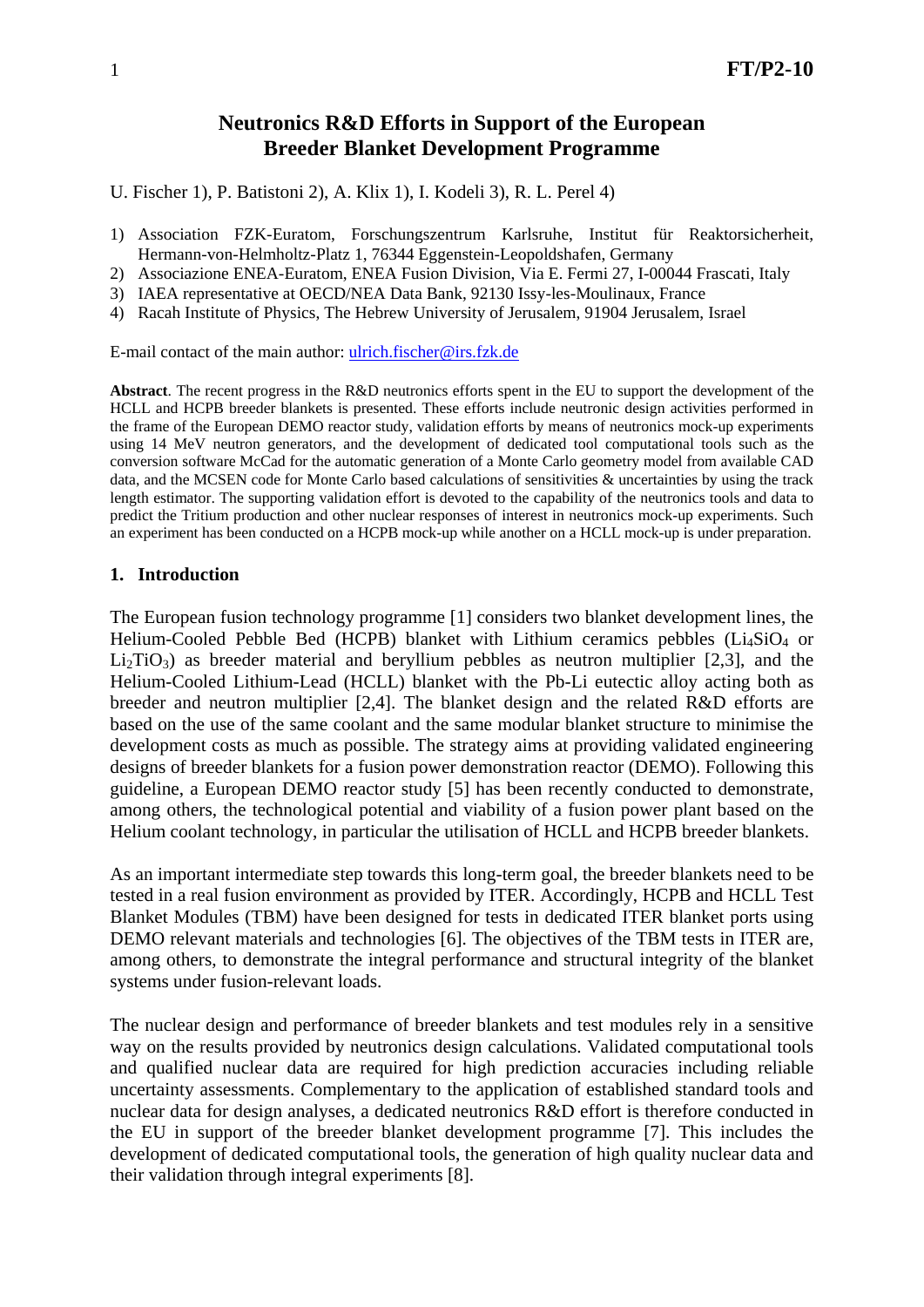The objective of this paper is to present the recent progress in the R&D neutronics efforts spent in the EU to support the development of the HCLL and HCPB breeder blankets. The focus is on the neutronic design activities performed in the frame of the European DEMO reactor study and the validation effort on neutronics TBM mock-up experiments. Dedicated computational tools, developed as part of the R&D neutronics effort, are being applied for the nuclear design analyses as well as the computational analyses of the experiments.

## **2. Neutronic Design Efforts**

A novel methodological approach was developed and applied for the neutronics analyses of the European DEMO Conceptual Study [9]. A central element of the approach was the use of the geometry conversion software tool McCad [10] which enables the automatic generation of a Monte Carlo geometry model for the neutronics calculations from available CAD geometry data. In this way consistency between neutronics and design models was ensured, and modifications of the neutronics reactor model such as the replacement of blanket modules of different kinds could be easily accomplished.

The neutronic design analyses performed for the DEMO Conceptual Study, comprised the following steps: (i) Monte Carlo based pre-analyses for the reactor shield dimensioning, (ii) generation of a generic CAD DEMO model suitable for the integration of blanket modules, (iii) conversion of the CAD model to the MCNP [11] geometry to provide a generic DEMO neutronics model, (iv) integration of HCLL and HCPB blanket modules based on available CAD models, (v) nuclear analyses using MCNP to verify and optimise the nuclear performance of the two DEMO variants in terms of the shielding efficiency and the Tritium breeding capability.

## **2.1 Pre-analyses fort the Shield Dimensioning**

Pre-analyses were performed on the basis of a provisional set of DEMO reactor parameters derived from plant model AB of the European Power Plant Conceptual Study (PPCS) [12] employing the HCLL blanket. The main objective of the pre-analyses was to determine the minimum shield thickness required to ensure sufficient protection of the super-conducting magnet (TF-coil) at the inboard side of the DEMO plant. The shielding calculations were performed with the Monte Carlo code MCNP [11] using the PPCS AB geometry model with a radial inboard build modified according to the provisional DEMO parameters.

Fig. 1 shows the radial profiles obtained for the fast, total and the low energy neutron flux density from the first wall down to the TF-coil. It is noted that a strong attenuation is provided only by the shield and the vacuum vessel due to the chosen material compositions and dimensions. The shield reduces the fast neutron flux by about four orders of magnitude, i. e. one order per magnitude per 10 cm, and the vacuum vessel by about three orders of magnitude, i. e. one order of magnitude across  $\approx 13$  cm.

The maximum fast neutron fluence to the Cu copper stabilizer operation turned out to be the strictest radiation design limit for the superconducting coils [9]. Assuming a warming-up of the TF coil after 5 full power year, the fast neutron flux density must be less than  $\approx 1 \cdot 10^9$  cm  $2s^{-1}$ . This can be accomplished by reducing the radial thicknesses of the shield and the vacuum vessel the inboard side to 30 and 35 cm, respectively.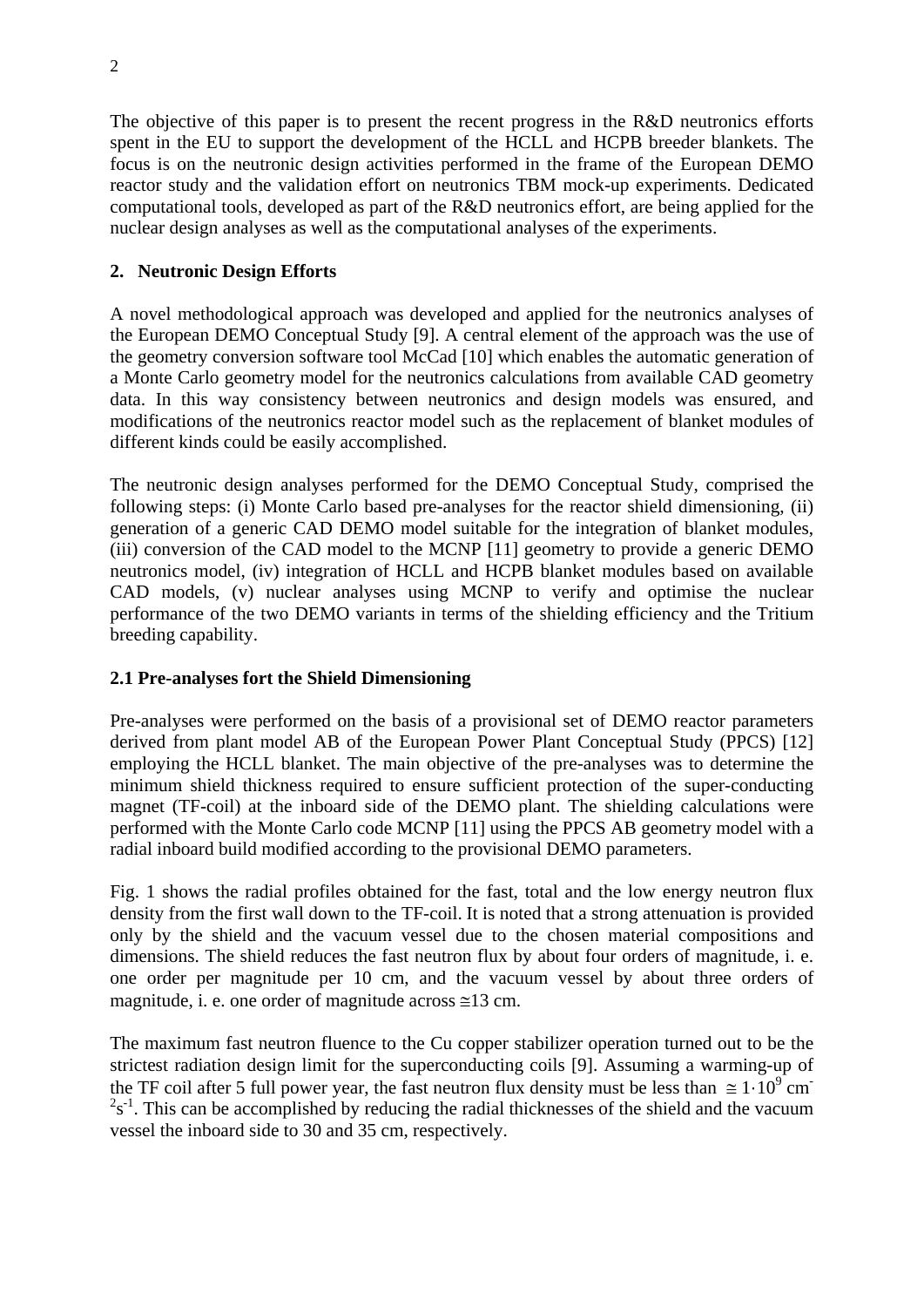

Fig. 1: Radial profiles of the neutron flux densities across the inboard mid-plane of the HCLL power reactor.

### **2.2 DEMO Reactor Model Generation**

A generic CAD model of a 22.5° torus sector constructed at EFDA, CSU Garching, on the basis of the provisional DEMO data and the results of the neutronics pre-analysis, formed the geometry data input to McCad. Prior to the conversion step, the CAD model was adapted to the requirements for the neutronics calculations by removing non-analytical surfaces which are not accepted by MCNP, and repairing modelling errors such as gaps and overlaps. After the successful conversion step, the model was completed by voids and output in the standard MCNP syntax.

The generic neutronics DEMO model did not include blanket modules. For the integration of blanket modules, a poloidal segmentation of the boxes with 7 outboard and 6 inboard modules was introduced according to the engineering designs developed for HCLL and HCPB power reactors. The first wall is formed by plane segments and follows as close as possible the (continuous) first wall contour of the generic DEMO model. In toroidal direction, a 11.25° sector was assumed with a segmentation of 1 and  $\frac{1}{2}$  blanket modules both at the inboard and outboards side.

The blanket modules were modeled with CATIA V5 on the basis of available engineering designs for a single module. These designs are based to a large extent on the HCLL and HCPB blanket concepts developed in the frame of the PPCS study [13, 14]. Fig. 2 shows the DEMO reactor model with integrated HCLL blanket modules as generated with CATIA V5 and converted into an MCNP model by McCad.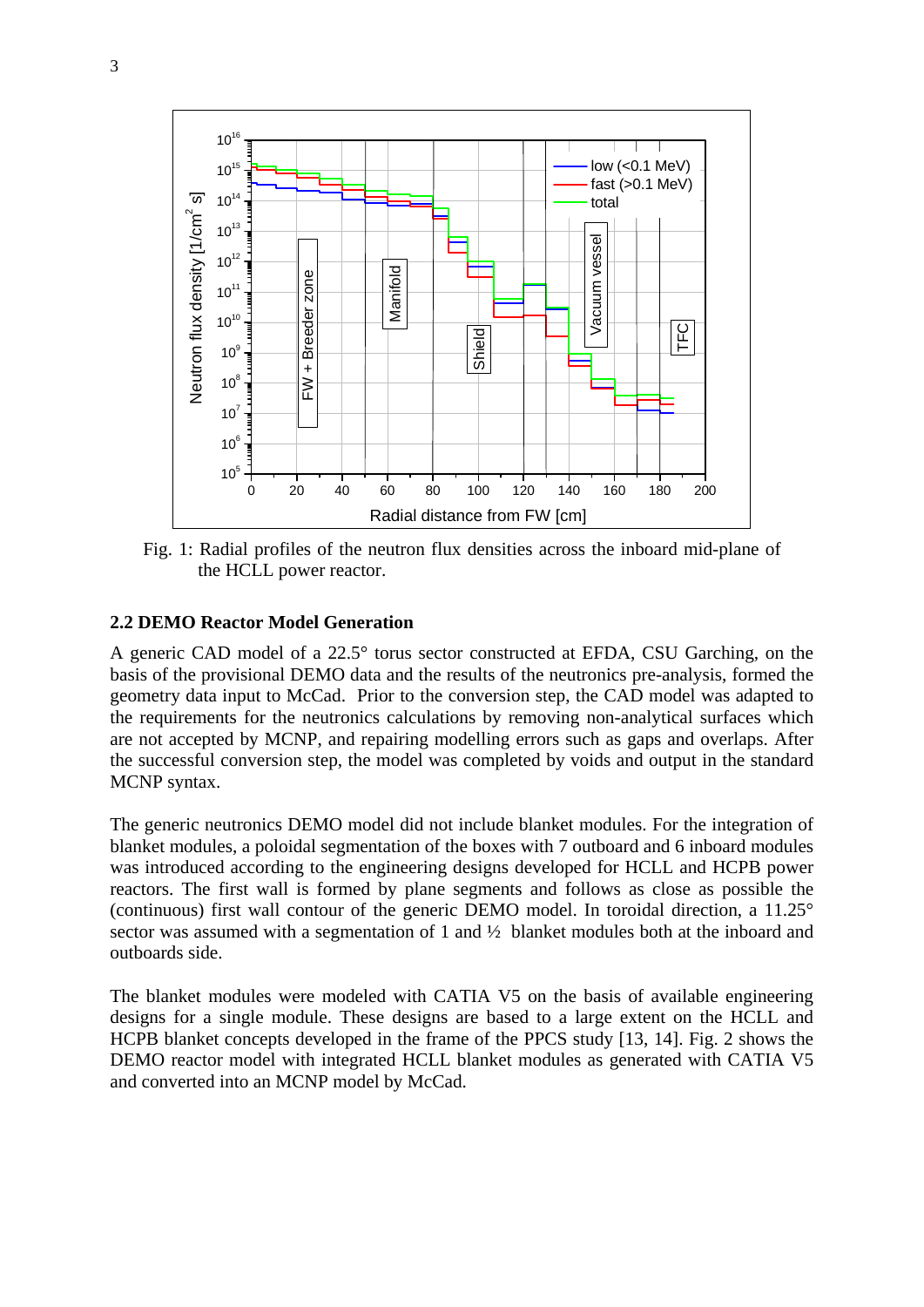

Fig. 2: DEMO torus sector model (11.25°) with integrated HCLL blanket modules for neutronics analyses: CAD model generated with CATIA V5 (left) and MCNP model converted and visualised by McCad (right)

## **2.3 Nuclear Performance Analyses**

The main objectives of the nuclear analyses were to prove tritium self-sufficiency within a specified margin for the HCLL and HCPB DEMO variants, and, further, to provide the nuclear power production data required for assessing the balance of power of the DEMO plant. Three-dimensional Monte Carlo calculations were performed to this end with MCNP and nuclear cross-sections from the FENDL-2 data library [15].

The global Tritium Breeding Ratio (TBR) was shown to amount to 1.08 and 1.09 for the HCPB and the HCLL Demo variant, respectively, assuming the standard <sup>6</sup>Li enrichment 40 at% for the HCPB and 90 at% for the HCLL blanket. This is considered sufficient to ensure Tritium self-sufficiency when taking into account uncertainties involved in the TBRcalculations due to uncertainties of the nuclear data, the effect of the <sup>6</sup>Li burn-up during the blanket lifetime, the presence of ports without breeder blanket as well as Tritium losses in the fuel cycle. It was thus concluded that both the HCLL and the HCPB variants can satisfy the requirements for a sufficient shielding and Tritium breeding performance.

## **3. Neutronic Validation Effort**

The current validation effort in the EU aims at checking and validating the capability of the neutronic tools and data to predict the Tritium production and other nuclear responses of interest in the TBM. To this end, mock-ups of the HCPB and HCLL Test Blanket Modules are irradiated at the Frascati Neutron Generator (FNG). The Tritium generated during the irradiation in a series of  $Li<sub>2</sub>CO<sub>3</sub>$  pellets of the mock-up is measured and compared to calculations using the standard simulation tools, e. g. the MCNP code, and up-to-date nuclear data libraries such as JEFF-3.1 (EU) and FENDL-2.1 (IAEA). In addition,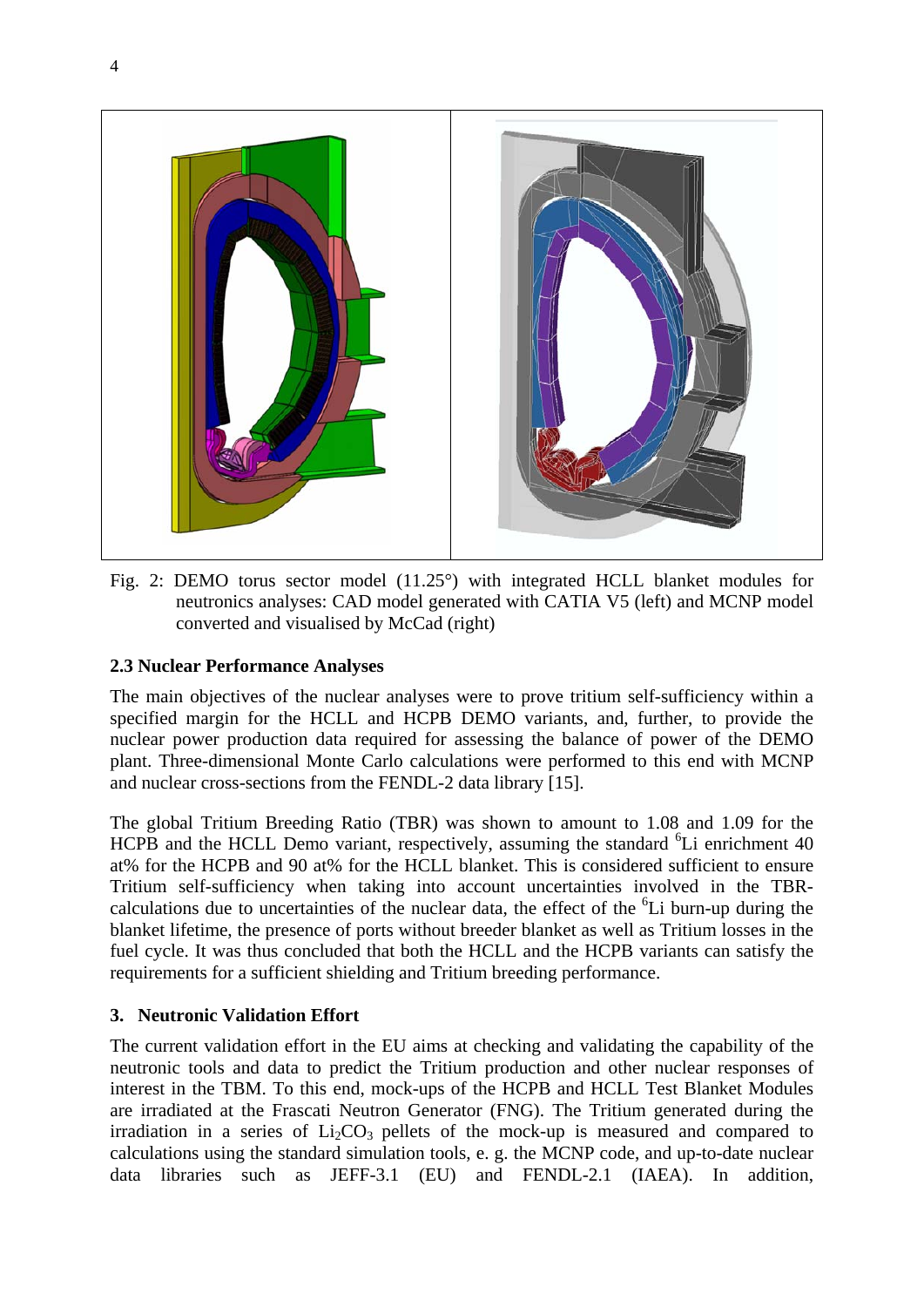sensitivity/uncertainty analyses are performed to assess the uncertainties of the Tritium generation and trace down discrepancies to specific nuclides, reactions and energy ranges.

# **3.1 HCPB TBM Mock-up Experiment**

The first validation experiment of this kind was performed on a neutronics TBM mock-up of the HCPB breeder blanket [16]. The mock-up replicated the main characteristics of a breeder insert of the HCPB TBM in ITER consisting of a stainless steel box filled by alternating layers of breeder material ( $Li_2CO_3$ ) and neutron multiplier (Be). The Tritium generated in the  $Li<sub>2</sub>CO<sub>3</sub>$  pellets during irradiation was shown to be underestimated by 5 to 10% on average independent on the nuclear data used. The obtained results indicate that design calculations for the Tritium breeding ratio (TBR) of fusion power reactors employing a HCPB type breeder blanket are conservative. Thus an additional TBR margin is provided which allows compensating for potential other uncertainties. A Monte Carlo based sensitivity/uncertainty analysis performed by the MCSEN code yielded uncertainties in the range of 4% dominated by the cross-section uncertainties of  ${}^{9}$ Be [17].

# **3.2 HCLL TBM Mock-up Experiment**

A follow-up experiment on a neutronics mock-up of the HCLL TBM is currently under preparation [18]. Computational pre-analyses were performed to optimise the design of the mock-up configuration for the planned measurements and to provide first assessments of the uncertainties for the calculated Tritium production. In addition, advanced techniques are being developed to measure the Tritium production by means of Thermo-luminescence and Lithium diamond detectors.

The neutronic HCLL blanket mock-up consists of alternate layers of solid Pb-Li bricks and steel plates madel of the RAFM steel Eurofer-97. Two thin layers and a reflector of Polyethylene (PE) are introduced inside the mock-up and its back, respectively, to simulate the effect of neutron reflecting materials surrounding the TBM module in ITER, see Fig. 3.



Fig. 3: HCLL TBM mock-up (MCNP model, vertical cut) showing the Pb-Li bricks, the Eurofer steel plates, the polyethylene layers and one row of  $Li<sub>2</sub>CO<sub>3</sub>$  pellet stacks.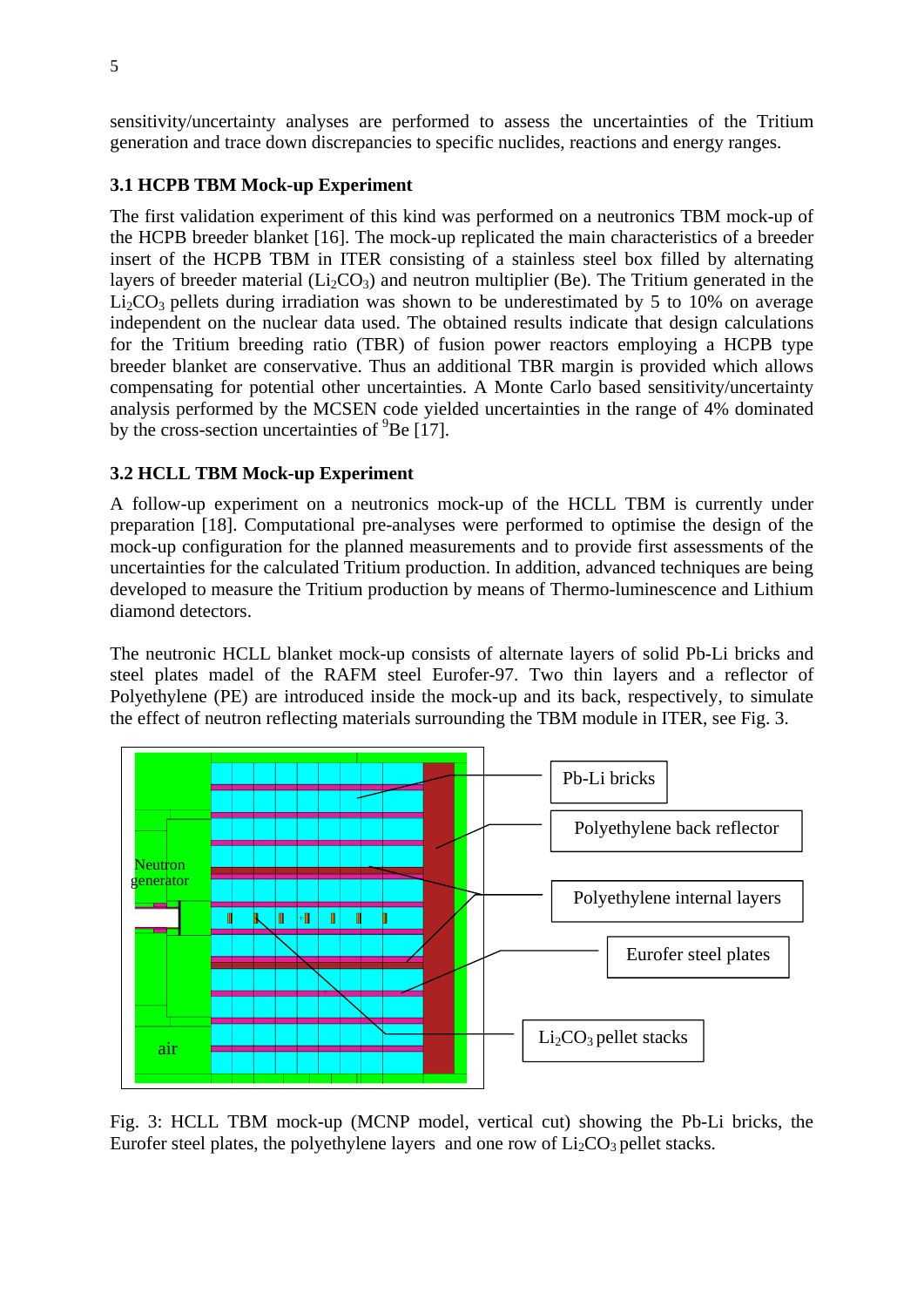The computational pre-analyses were performed with the objective to optimise the HCLL mock-up in such as way that the essential nuclear features of the HCLL TBM in ITER can be represented in the experiment. To this end, Monte Carlo calculations were performed with the MCNP5 code [11] and nuclear cross-section data from the FENDL-2.1 [15] nuclear data library for both the HCLL TBM in ITER and the TBM mock-up. Neutron flux spectra and Tritium production distributions were compared for two detector positions located at 5.5 and 30.1 cm, respectively, from the front surface.

For the bare "look-alike" HCLL mock-up assembly, the neutron spectra were shown to be significantly harder than in the HCLL TBM in ITER. This is mainly due to the fact that the TBM in ITER is surrounded by shield modules made of a steel/water mixture thus resulting in a comparatively soft spectrum impinging onto the TBM. The bare HCLL mock-up assembly, on the other hand, does not contain any neutron moderator. In addition, it does not contain a strong neutron absorber since the lithium of the Pb-Li alloy is not enriched in  ${}^{6}Li$ . Together with the high neutron scattering power of lead this results in a rather high neutron leakage and a comparatively hard neutron spectrum. The Tritium generation in the mock-up therefore mainly takes places in the high energy range above 0.1 MeV while in the TBM a significant amount is produced at low energies. A better simulation of the spectral TBM Tritium distribution is achieved by applying additional PE shields, both at the back of the mock-up assembly and as thin horizontal layers in the centre of the block. This measure softens the neutron flux spectra and enhances the contribution of the Tritium produced by <sup>6</sup>Li.

Fig. 4 shows the cumulative normalized Tritium production for the mock-up configuration with two PE layers inside and a PE reflector attached to the back of the assembly. It can be observed that the moderation power of the HCLL mock-up assembly is still weak compared to the ITER TBM configuration. For the  $Li<sub>2</sub>CO<sub>3</sub>$  pellets with natural Lithium, the <sup>7</sup>Li contribution is significant in the first two positions of the mock-up assembly. Only at larger depths the spectral Tritium production distribution of the mock-up and the ITER TBM configuration agree satisfactorily (Fig. 4, left). A better adaptation to the TBM distributions can be achieved, however, by using pellets enriched in  ${}^{6}Li$  (Fig. 4, right).



Fig. 4: Cumulative Tritium production rates in the HCLL mock-up compared to front and rear positions in the ITER TBM. The pellet detectors consist of  $Li<sub>2</sub>CO<sub>3</sub>$  with natural Lithium (left figure) and enriched Lithium (90 at%  ${}^{6}$ Li, right figure).

First assessments of the cross section sensitivities and uncertainties were performed in a deterministic approach using SUSD3D [19] with the direct and adjoint angular moment fluxes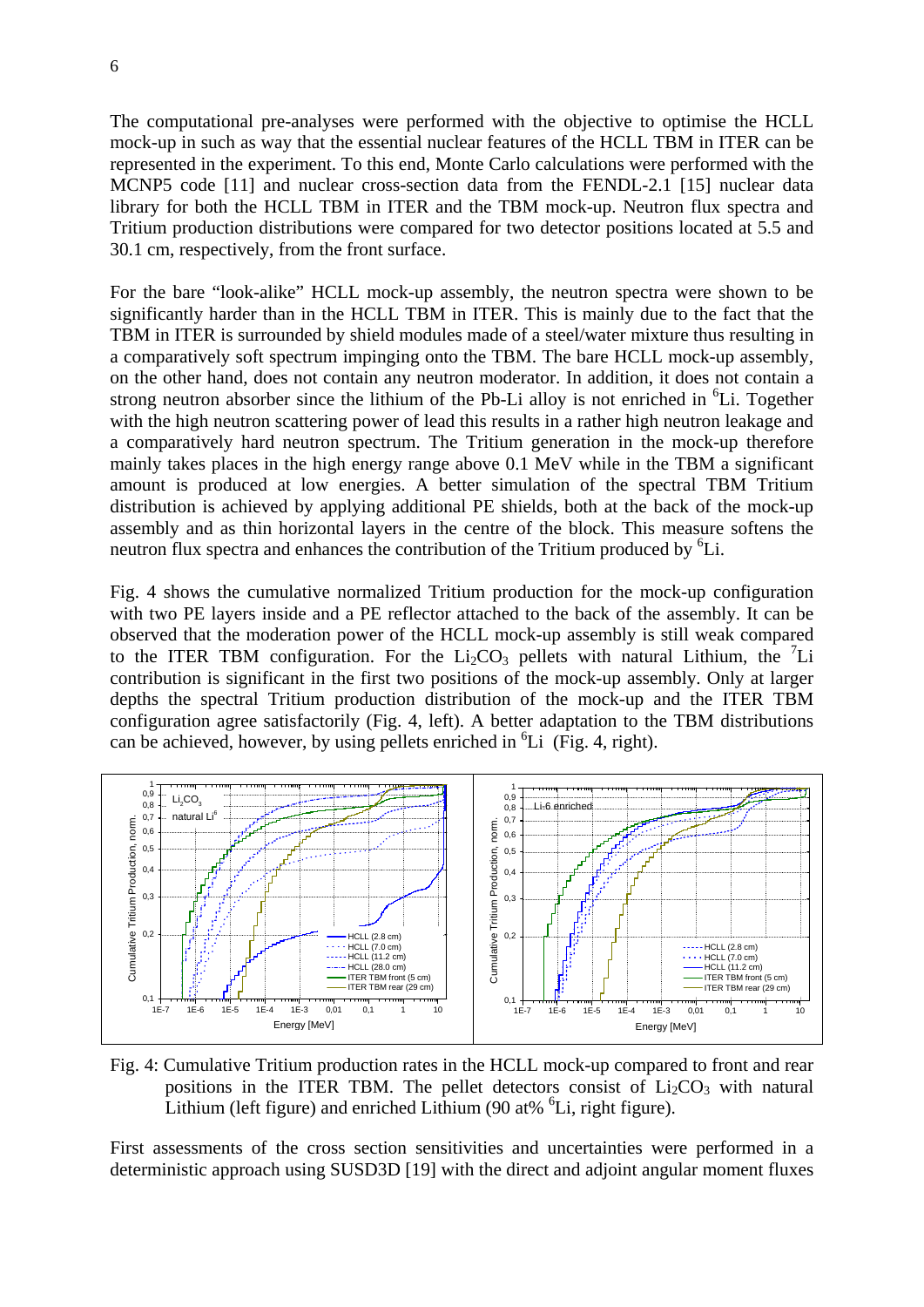provided by the discrete ordinates code DORT [20] in a simplified two-dimensional geometry representation. The sensitivities of the Tritium production rate to the lead cross sections were shown to be relatively low, less than 1% per 1% of change in the cross sections with the elastic scattering being the most sensitive reaction. The overall uncertainty which is in the range of 1 to 3 % (depending on the co-variance data used) [18] is dominated, however, by the (n,2n) and (n,3n) reactions of the lead isotopes since the precision of the elastic scattering cross-section is rather high.

## **4. Monte Carlo based sensitivity/uncertainty calculations**

One of the important objectives of the nuclear testing of the TBM in ITER will be to check the capability of the neutronic codes and data to predict nuclear responses such as the tritium production, the neutron flux spectra, and the nuclear heating within sufficient accuracy. This requires the capability for assessing the uncertainties of the nuclear responses in the real three-dimensional reactor configuration.

The Monte Carlo based calculation of uncertainties of nuclear responses in the TBM in ITER requires in addition the capability to calculate sensitivities for responses by the track length estimator. Suitable algorithms based on the differential operator method were developed to this end and implemented in a local version of the Monte Carlo code MCNP, called MCSEN [21]. This approach enables the efficient calculation of sensitivities for neutron fluxes and nuclear responses such as reaction rates in a geometry cell of an arbitrary three-dimensional geometry. Thus the real TBM model can be employed in the sensitivity calculations in the three-dimensional tokamak configuration as used routinely for the design calculations.

The first MCSEN test application using the track length estimator sensitivities was on the sensitivity/uncertainty analysis of the HCPB neutronics mock-up experiment described above, i. e. for a comparatively simple geometrical configuration [17]. The first test application for a complex tokamak configuration was recently performed for the HCPB TBM in ITER [22]. Sensitivity profiles and integrated sensitivities were calculated for the total Tritium production in the TBM by using the track length estimator approach of MCSEN. The associated uncertainties of the Tritium production due to nuclear data uncertainties were assessed by making use of available co-variance data from different sources. The major contribution to the sensitivities was shown to come from the materials contained in the TBM, in particular the Beryllium neutron multiplier and the breeder ceramics constituents <sup>6</sup>Li and  $^{16}$ O. With the calculated sensitivity profiles and the available co-variance data, the crosssection induced uncertainties of the Tritium production have been assessed at a level of 2.8 %.

## **5. Conclusions**

The recent progress in the R&D neutronics efforts spent in the EU to support the development of the HCLL and HCPB breeder blankets has been presented. These efforts include neutronic design activities performed in the frame of the European DEMO reactor study, validation efforts by means of neutronics TBM mock-up experiments using 14 MeV neutron generators, and the development of dedicated tool computational tools such as the geometry conversion software McCad, and the MCSEN code for Monte Carlo based calculations of sensitivities & uncertainties. The supporting validation effort was devoted to the capability of the neutronic tools and data to predict the Tritium production and other nuclear responses of interest in neutronics mock-up experiments. Such an experiment has been already conducted on a HCPB mock-up while another on a HCLL mock-up is under preparation.